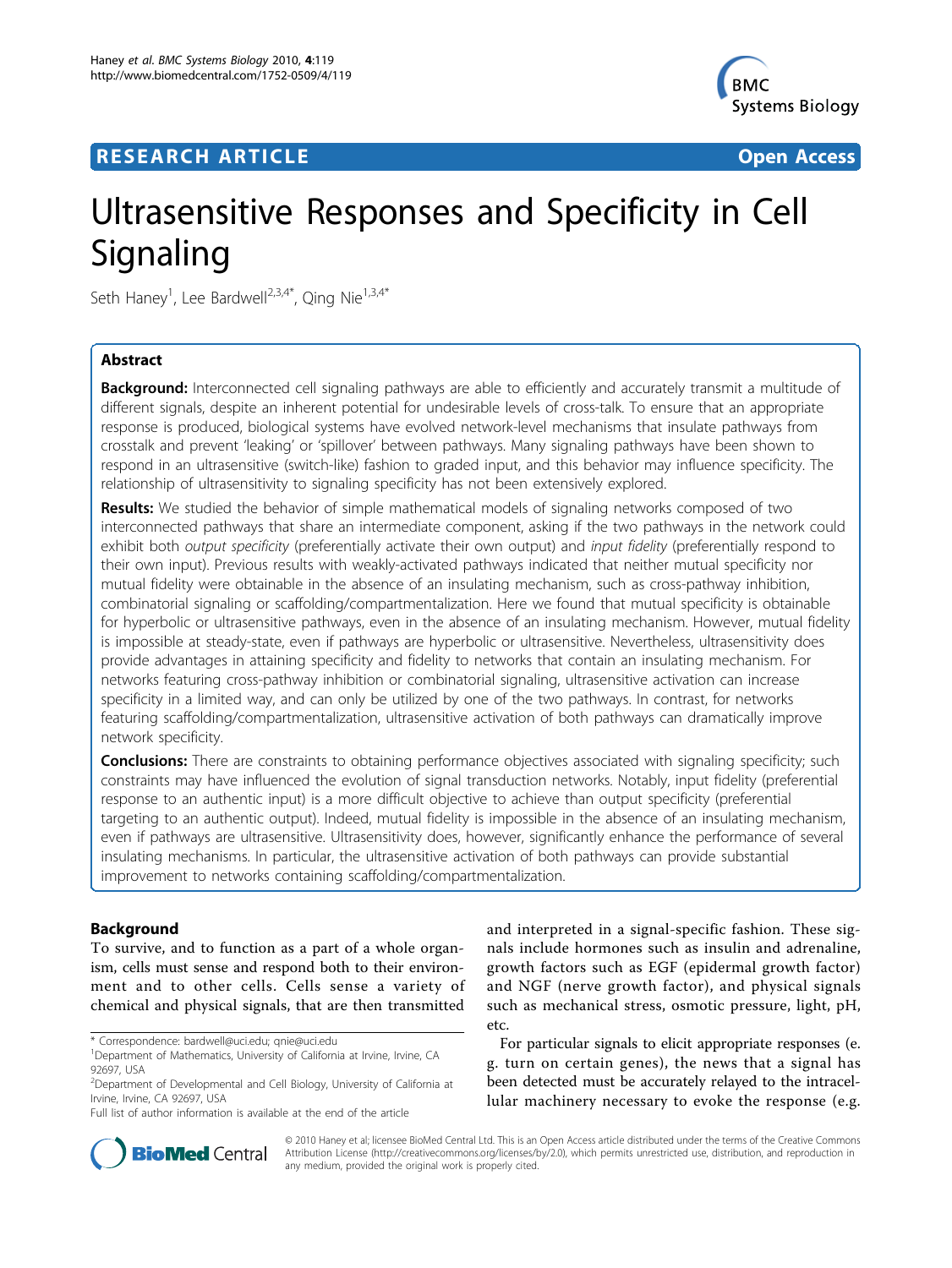<span id="page-1-0"></span>transcription factors). Signal transmission (also called signal transduction) is generally initiated by the activation of a cell surface or intracellular receptor. The receptor then typically activates a cascade of intracellular kinases, which then regulate various downstream effectors. It is commonplace, however, for these intracellular kinases to be involved in more than one signaling cascade. The need to respond to a multitude of different signals, combined with a high promiscuity of kinases, creates a complicated and interconnected network of signaling components [[1-](#page-12-0)[4](#page-13-0)]. This interconnectedness leads to the potential for crosstalk and cross regulation, where the signals from one pathway intersect with another. Cross regulation can be beneficial or even necessary when cells must integrate their response to multiple signals simultaneously [[5\]](#page-13-0). On the other hand, many signals necessitate a unique and decisive response, and a densely interconnected network may make such signal-exclusivity a difficult but vital objective to obtain [[6-8](#page-13-0)]. Indeed, mutations that disrupt signaling specificity may play a role in the pathogenesis of cancer and other diseases [\[9,10](#page-13-0)].

Issues of signaling specificity feature prominently in mitogen-activated protein kinase (MAPK) cascademediated signaling [[10-16\]](#page-13-0). A textbook example is the mammalian Ras/MAPK cascade, as exemplified using rat PC12 cells as a model system. This cascade is a central component of the response to both EGF and NGF; however, EGF causes the cells to proliferate, whereas NGF causes them to differentiate and sprout neuronlike projections [\[15,17](#page-13-0)-[21\]](#page-13-0). Another textbook example is found in bakers/brewers yeast (Saccharomyces cerevisiae), where a set of overlapping MAPK cascades regulate mating, filamentous invasive growth, and stressresponses. In this case, elements of the same MAPK pathway are involved in transmitting at least three distinct signals: mating pheromone, nutrient limitation, and osmotic stress [[13](#page-13-0),[21\]](#page-13-0). Even so, there is specificity from signal to cellular response: application of pheromone elicits mating (but not filamentation or stress response), nutrient limitation elicits filamentation (but not mating or stress response), and osmotic stress elicits only a stress response.

How can the concept of signaling specificity be approached, modeled and quantified? Theoretical studies of signaling specificity have advanced our understanding in important ways. For instance, it was argued in [[22](#page-13-0)] that the biological notion of 'signaling specificity' corresponds to two related yet distinct metrics: (1) the ability of pathways to preferentially activate their own output (*output specificity*); (2) the ability of pathways to preferentially respond to their own input (input fidelity). Within this framework, using the simplest possible architecture of an interconnected signaling network (denoted the "basic architecture, see Fig. 1A), and making the assumption that pathways are weakly-activated (which means that they can be modeled as linear systems [[23,24](#page-13-0)]), it was shown that it is impossible for both pathways in the network to exhibit either input specificity or output fidelity [[22,25](#page-13-0)].

How then do real signaling networks achieve specificity? Biochemical regulatory motifs knows as insulating



the  $X$  pathway. (D) Scaffolding. (E) Compartmentalization.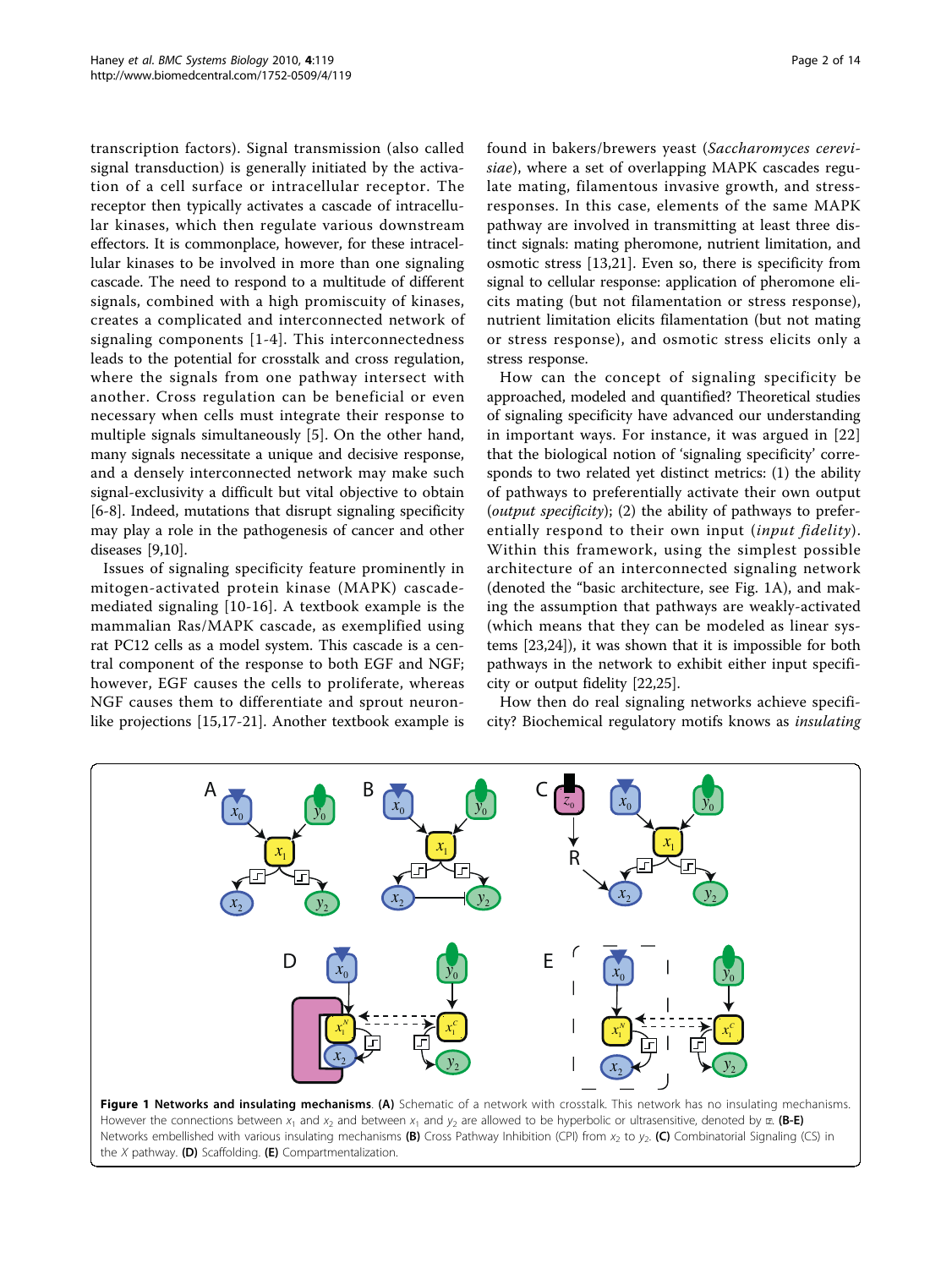<span id="page-2-0"></span>mechanisms are thought to have evolved to maintain specificity by limiting 'leaking' or 'spillover' or 'bleedthrough' between pathways. The fundamental insulating mechanism in cell regulation is specific protein-protein interactions [[9](#page-13-0),[26,27\]](#page-13-0), but this cannot account for specificity in networks containing pathways that share components. Insulating mechanisms that can buffer against spillover despite component sharing include combinatorial signaling, cross-pathway inhibition, compartmentalization, scaffolding, and kinetic insulation [[22](#page-13-0),[25,28](#page-13-0)-[30](#page-13-0)]. Some of the best experimental evidence for the existence and importance of these types of insulating mechanisms comes from the yeast MAPK network. In this system, multiple mutations that disrupt insulating mechanism function have been identified, and shown to result in increased levels of inappropriate signal crossover, often with adverse physiological consequences [\[29,31](#page-13-0)-[37\]](#page-13-0). Theoretical and modeling studies have supported the idea that insulating mechanisms can provide varying degrees of output specificity and input fidelity to interconnected signaling networks [[22,25,38](#page-13-0)-[42\]](#page-13-0).

Another performance objective often attributed to network-level properties of cell signaling pathways is the ability to respond to input in a switch-like manner [[43-45\]](#page-13-0). This behavior is thought to endow certain pathways with the ability both to filter out input levels that are below some threshold value (such as might be caused by noise) and to respond dramatically to levels of input that have surpassed this threshold (see for example the solid blue line in Fig. 2A in comparison to the green line in the same figure). The term *ultrasensi*tive refers to a situation where it takes a relatively small increase in input to cause a significant change in output [[43](#page-13-0),[44](#page-13-0)]. This contrasts to hyperbolic or Michaelian input/output relationships, which require an 81-fold change in input to increase output from 10% to 90% maximal [\[43,44](#page-13-0)]. Hyperbolic relationships arise naturally from standard enzyme and binding kinetics, but mechanisms such as binding cooperativity and multisite phosphorylation can endow pathways with ultrasensitivity [\[45\]](#page-13-0).

How do ultrasensitive (or hyperbolic) responses affect signaling specificity? Can ultrasensitivity provide signaling specificity to an interconnected network devoid of any insulating mechanisms? If not, does ultrasensitivity influence the performance of certain insulating mechanisms? These questions are challenging to address experimentally, so an approach using theory and modeling would seem a good starting point. Here we focus on simple phenomenological models of overlapping cascades that explicitly display various degrees of ultrasensitivity. The tractability of our approach allows us to derive analytic results that give a general insight into the



effects of ultrasensitivity in achieving specificity. We find that ultrasensitivity cannot, by itself, provide specificity to an interconnected network, but that it can significantly enhance the performance of certain insulating mechanisms.

### Results and Discussion

#### 1. Definitions of Mutual Specificity and Mutual Fidelity

As in previous treatments, [[22](#page-13-0),[25](#page-13-0)], we consider a network consisting of two pathways, the  $X$  pathway and the Y pathway (Fig. [1A](#page-1-0)). Each pathway has a receptor/signaling component,  $x_0$  and  $y_0$ , and a reporter/target component,  $x_2$  and  $y_2$ . Notably, the two pathways share a common intermediate component,  $x_1$ . Note that one component may be taken to represent the conglomeration of many chemical species. For example  $x_0$  may represent an entire G-protein-coupled receptor complex and several other steps upstream of a shared cascade  $x_1$ . Hence, the network shown in Fig. [1A](#page-1-0) represents the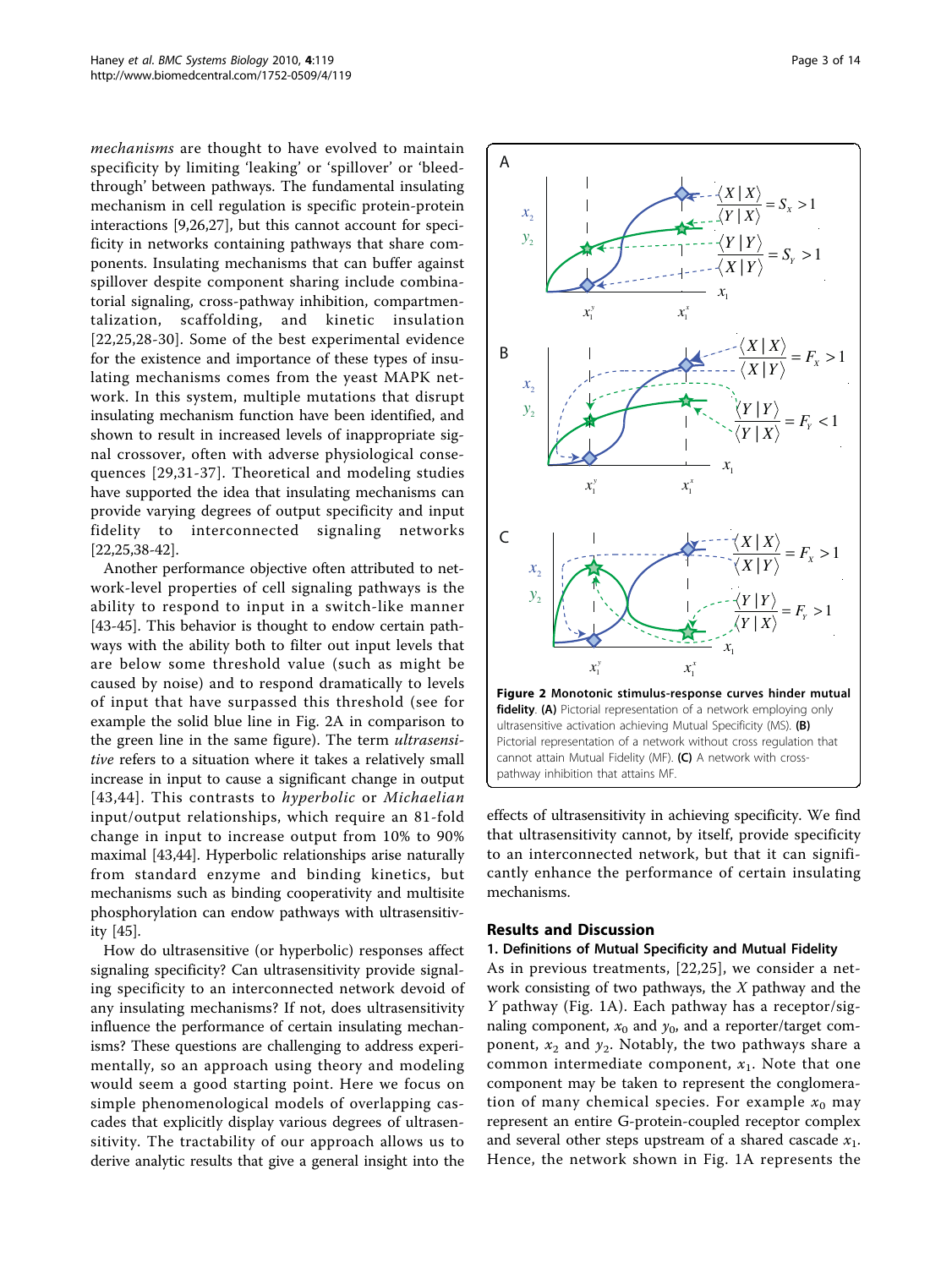simplest idealized "basic architecture" of a network in which two pathways share components. The input to each pathway will be given by specifying the levels of  $x_0$ and  $y_0$ , and the output of each pathway will be measured by  $x_2$  and  $y_2$ .

Let us denote the total output of pathway  $X$  when the cell is exposed to an  $\times$  input signal ( $x_0 > 0$ ,  $y_0 = 0$ ) as  $X_{\text{out}}|X_{\text{in}}$ , read as 'X output given X input', or simply 'X given X'. In a similar fashion we define  $Y_{out}|Y_{in}$ , the value of  $y_2$  given that the Y pathway is activated ( $x_0 = 0$ ,  $y_0$  > 0). We also define the crosstalk terms  $X_{out}|Y_{in}$  (the value of  $x_2$  given that Y is activated) and  $Y_{out}|X_{in}$ . In this paper, we will use steady-state analysis so as to derive maximal analytical insight, so the outputs defined above refer to steady-state values.

These measures of output under different pathways inputs are used to express the metrics specificity and fidelity [\[22,25\]](#page-13-0). A pathway is said to have *output specifi*city if that pathway's input activates its own output more than it does the output of any interconnected pathway. A pathway is said to have input fidelity if the output is greater when it receives its own signal than it is when it receives an interconnected pathway's signal. These two concepts can be quantified as:

$$
S_x = \frac{X_{out} | X_{in}}{Y_{out} | X_{in}} \quad S_y = \frac{Y_{out} | Y_{in}}{X_{out} | Y_{in}} \quad F_x = \frac{X_{out} | X_{in}}{X_{out} | Y_{in}} \quad F_y = \frac{Y_{out} | Y_{in}}{Y_{out} | X_{in}} \quad (1.1)
$$

where  $S_X$  denotes the output specificity in the X pathway and  $F<sub>Y</sub>$  denotes the input fidelity in the Y pathway, etc.

In order to escape obvious logical contradictions and function effectively, a signaling network needs to posses output specificity and input fidelity all its pathways simultaneously. To account for this in the context of a two-pathway network, we define three composite indicators, the degree of Mutual Fidelity (MF), Mutual Specificity (MS) and Mutual Fidelity & Mutual Specificity (MFMS):

$$
MS = \min\{S_X, S_Y\} \quad MF = \min\{F_X, F_Y\} \quad MFMS = \min\{MF, MS\} \quad (1.2)
$$

MFMS greater than 1 indicates that each of  $S_X$ ,  $S_Y$ ,  $F_X$ and  $F<sub>Y</sub>$  are simultaneously (meaning they are evaluated using the same parameters including input levels and connection strengths) greater than 1, and hence the cell signaling network faithfully communicates through both pathways. Note that these definitions may be readily generalized to include more than two intersecting signaling pathways.

In the rest of this paper we explore methods utilized by biological systems to obtain MFMS greater than 1.

#### 2. A Model with Ultrasensitivity

The scheme depicted in Fig. [1A](#page-1-0) can be modeled as a system of ordinary differential equations:

$$
\dot{x}_1 = a_1 x_0 + b_1 \gamma_0 - d_1 x_1 \tag{2.1}
$$

$$
\dot{x}_2 = a_2 f^X(x_1) - d_2^x x_2 \tag{2.2}
$$

$$
\dot{\gamma}_2 = b_2 f^Y(x_1) - d_2^y \gamma_2 \tag{2.3}
$$

These equations describe the formation of active signaling species  $x_1$ ,  $x_2$  and  $y_2$ , and do not explicitly consider the inactive precursors from which they are converted. The parameters  $a_1$  and  $a_2$  are activation rate coefficients;  $a_2$  is proportional to the rate at which component  $x_1$  activates target  $x_2$ . Similarly,  $d_1^x$  and  $d_2^x$  are deactivation (or decay) rate constants, and can be thought of as representing phosphatase activity or protein degradation, for example. The term  $\dot{x}_1$  is a shorthand notation for  $\frac{dx_1}{dt}$ , the rate of change of component  $x_1$  at a particular moment in time. The functions  $f^X$  and  $f^Y$  are activation functions that describe how the rate of change with respect to time of  $x_2$  and  $y_2$  vary as a function of the concentration of active  $x_1$ . For weakly-activated signaling pathways (i.e. pathways in which, at physiological levels of input, only a small fraction of any given component becomes activated), the production of  $x_2$  and  $y_2$  is a linear function of  $x_1$ 

$$
f^{X}(x_{1}) = f^{Y}(x_{1}) = x_{1}
$$

In contrast, for hyperbolic pathways, and for ultrasensitive pathways, the activation functions  $f^X$  and  $f^Y$  can often be reasonably approximated by Hill functions:

$$
f^{X}(x_{1}) = \frac{(x_{1})^{n}}{(x_{1})^{n} + (\varepsilon_{X})^{n}} \qquad f^{Y}(x_{1}) = \frac{(x_{1})^{m}}{(x_{1})^{m} + (\varepsilon_{Y})^{m}} \qquad (2.4)
$$

where the Hill exponents,  $n$  and  $m$ , quantify the degree of ultrasensitivity. For hyperbolic pathways, the Hill exponent is equal to 1, whereas for ultrasensitive pathways, the Hill exponent is greater than 1. Indeed, the greater the Hill exponent, the more switch-like the response. For a Hill number of 1, it an 81-fold change in input to increase output from 10% to 90% maximal. In contrast, for Hill numbers of 2 and 4, it takes a 9-fold and 3-fold change, respectively.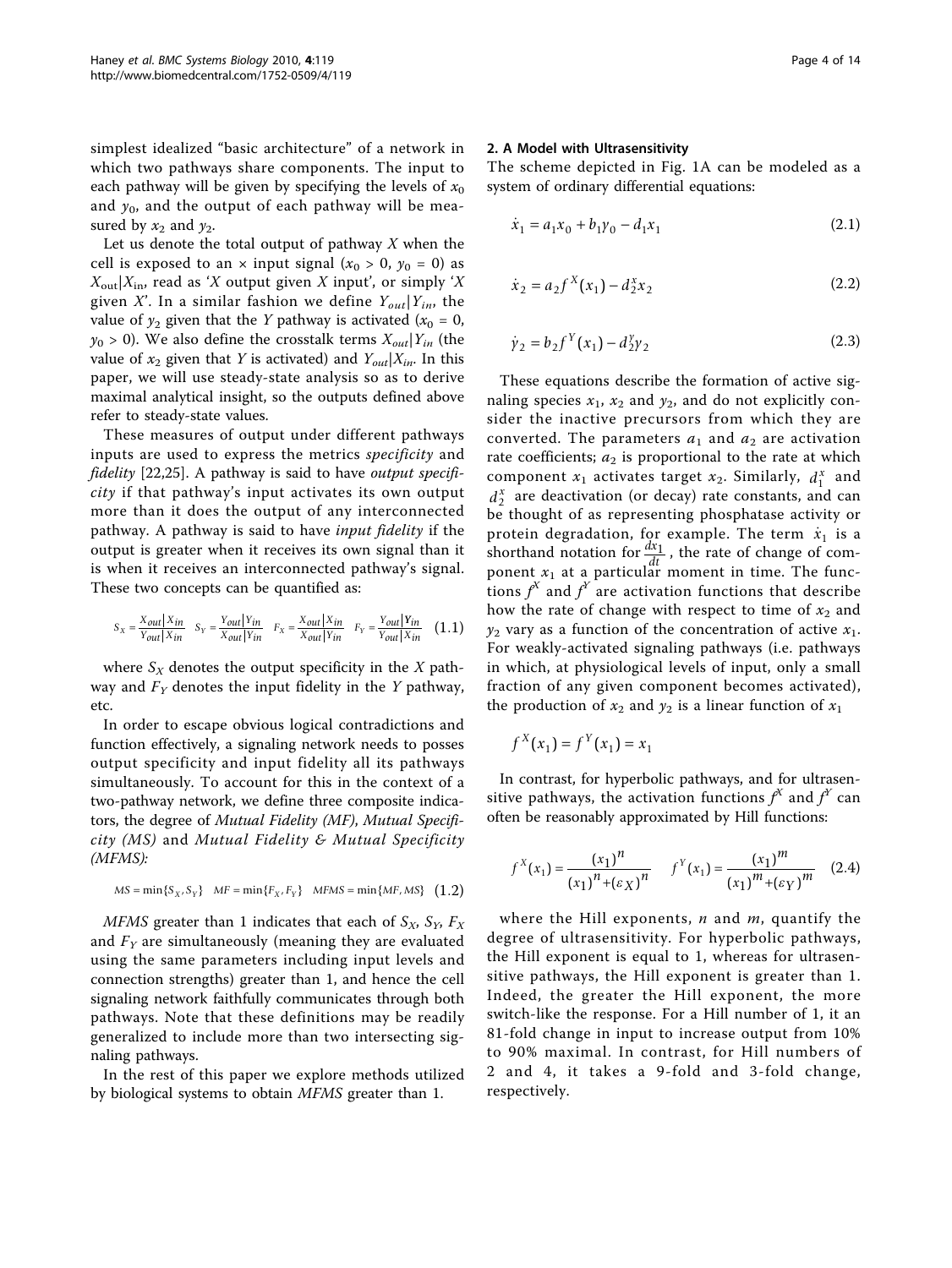#### 3. Hyperbolic or ultrasensitive signaling pathways can achieve Mutual Specificity

We will use the notation  $x_1^X$  to refer to the steady state value of  $x_1$  given that pathway  $X$  is on (that is, activated) and Y is off; we could also have written  $x_1|X_{in}$ . Similarly,  $x_1^Y$  refers to the steady state value of  $x_1$  when X is off and Y is on. As stated above, for weakly-activated pathways, activation kinetics are linear [[23](#page-13-0),[24\]](#page-13-0), and so  $f^{X}(x_1) = x_1^{X}$ , and  $f^{Y}(x_1) = x_1^{Y}$ . If we define the quantities  $\alpha \equiv a_2 / d_2^x$  and  $\beta \equiv b_2 / d_2^y$  (where  $\alpha$  measures the connection strength from  $x_1$  to  $x_2$ , and  $\beta$  from  $x_1$  to  $y_2$ ), we can then express the values of  $S_X$  and  $S_Y$  for the weakly-activated system simply as

$$
S_X = (\alpha / \beta), S_Y = (\beta / \alpha)
$$

Hence, it is clear that any effort to increase  $S_X$  will result in a reciprocal decrease of  $S<sub>Y</sub>$ , so that both  $S<sub>X</sub>$  and  $S<sub>Y</sub>$  cannot be simultaneously greater than one. Neither mutual specificity nor mutual fidelity is possible with the basic architecture and weak activation; thus, some sort of insulating mechanism is required to obtain MFMS for weakly-activated pathways [[22](#page-13-0)].

When pathways are hyperbolic or ultrasensitive, mutual specificity becomes possible, even in the basic architecture. In these cases, the equations for  $S_X$  and  $S_Y$ are:

$$
s_x = \frac{\alpha}{\beta} \frac{(x_1^X/\varepsilon_X)^n + (x_1^X/\varepsilon_X)^n(\varepsilon_Y/x_1^X)^m}{(x_1^X/\varepsilon_X)^n + 1}, \ \ s_y = \frac{\beta}{\alpha} \frac{(x_1^Y/\varepsilon_Y)^m + (x_1^Y/\varepsilon_Y)^m(\varepsilon_X/x_1^Y)^n}{(x_1^Y/\varepsilon_Y)^m + 1} \ \ (3.1)
$$

For hyperbolic but not ultrasensitive pathways,  $n = m$  $= 1$ , and eqs. (3.1) reduce to

$$
S_X = \frac{\alpha}{\beta} \frac{(x_1^X/\varepsilon_X) + (\varepsilon_Y/\varepsilon_X)}{(x_1^X/\varepsilon_X) + 1}, \quad S_Y = \frac{\beta}{\alpha} \frac{(x_1^Y/\varepsilon_Y) + (\varepsilon_X/\varepsilon_Y)}{(x_1^Y/\varepsilon_Y) + 1} \quad (3.2)
$$

 $S_X$  can be made large by setting  $\alpha/\beta$  > > 1 and letting  $(x_1^X / \varepsilon_X) \to \infty$ , whereas  $S_Y$  can be made large by setting  $(\varepsilon_X / \varepsilon_Y) > 1$  and letting  $(x_1^Y / \varepsilon_Y) \to 0$ . In this case  $S_X \to \alpha/\beta$  and  $S_Y \to (\beta \cdot \varepsilon_X)/(\alpha \cdot \varepsilon_Y)$ , which will both be greater than one so long as

$$
1 > (\alpha / \beta) > (\varepsilon_x / \varepsilon_y).
$$

With a careful selection of parameters mutual specificity of any degree can be obtained (see Additional file [1](#page-12-0) section 1a). For ultrasensitive pathways, we have already seen that mutual specificity can be obtained, since hyperbolic pathways are a sub-case of ultrasensitive pathways. So, while both hyperbolic pathways and ultrasensitive pathways can achieve mutual specificity of any degree, ultrasensitive pathways impose less stringent requirements on parameters. For a detailed discussion of the advantages provided by ultrasensitivity see Additional file [1](#page-12-0) section 1b.

A pictorial representation of a pathway with no crossregulation obtaining mutual specificity is given in Fig. [2A](#page-2-0). To reiterate, mutual specificity is possible in networks containing hyperbolic or ultrasensitive pathways, even when the topology of such networks is simply the basic architecture without any added insulating mechanism. However, as we show next, it is still impossible to attain mutual fidelity without adding some kind of insulating mechanism to the basic architecture.

#### 4. Mutual Fidelity cannot be obtained by the basic architecture

If we assume that the activation functions  $f^X$  and  $f^Y$  are monotonic, but make no other assumptions as to their specific form, we can readily prove that mutual fidelity is impossible at steady state in the absence of an insulating mechanism. Let us consider the steady state of the system (see Fig. [2B](#page-2-0) and [2C](#page-2-0) for an illustration of the analysis below). Clearly  $x_1$  must take on different values given either  $X$  input or  $Y$  input, otherwise neither  $X$  nor  $Y$  fidelity would be possible at steady state. Suppose that  $x_1^X > x_1^Y$ . As the functions  $f^X$  and  $f^{Y}$  are activation functions, they are assumed to be monotonic and increasing, therefore more  $x_1$  gives more  $x_2$  and more  $y_2$ . (We are assuming no other structure on the activation functions other than the fact that they are monotonic, therefore this result holds regardless of whether the functions are linear, Hill-like, or any other always-increasing function.). So if  $x_1^X > x_1^Y$ , then it must be that the steady state value of  $x_2$  given X input,  $X_{out}|X_{in}$ , must be greater than  $x_2$ given Y input, that is  $X_{out}|X_{in} > X_{out}|Y_{in}$ . This is, in fact, the definition of fidelity in the  $X$  pathway

$$
F_X = \frac{X_{out} | X_{in}}{X_{out} | Y_{in}} > 1
$$
\n(4.1)

Thus, fidelity in the  $X$  pathway is guaranteed. However, this same argument also implies that  $Y_{out}|X_{in}$  $>Y_{out}|Y_{in}$ . This is exactly the statement that fidelity in the Y pathway

$$
F_Y = \frac{Y_{out} | Y_{in}}{Y_{out} | X_{in}} < 1\tag{4.2}
$$

is impossible.

It should be noted that the specification that this be evaluated at steady state is crucial to this conclusion. There are certain conceivable ways to utilize a timedependent signal to allow for mutual fidelity and mutual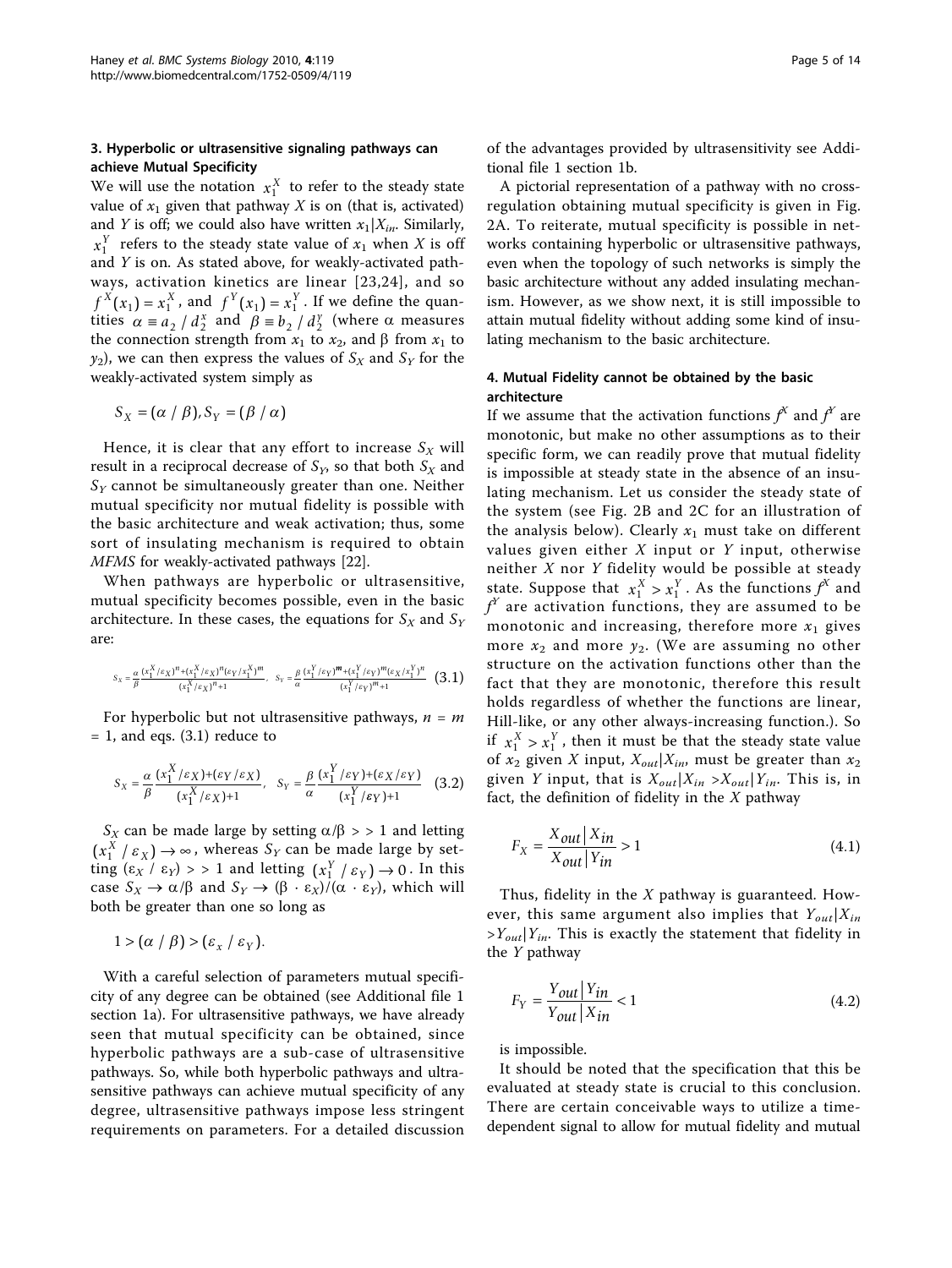specificity with certain types of activation functions without imposing added regulation.

Note that if we had instead assumed that  $x_1^X > x_1^Y$ , then we would have concluded that fidelity in the Y pathway is guaranteed, whereas fidelity in the  $X$  pathway is impossible. Therefore, we cannot have both  $X$  and  $Y$ fidelity, i.e. mutual fidelity, regardless of the form of the monotonic activation functions,  $f^\chi$  and  $f^\chi$ . In order to have mutual fidelity, one of the activation functions must be non-monotonic, that is, decreasing somewhere. This cannot be achieved by the basic architecture; it requires some type of added regulation.

#### 5. Insulating mechanisms and cross-regulation

Biological signaling networks that share components are thought to contain one or more insulating mechanisms that provide specificity and fidelity [[22,25,28](#page-13-0)-[30](#page-13-0)]. From the analysis above it is clear that insulating mechanisms must be added if the basic architecture is to achieve mutual fidelity and mutual specificity. Here we briefly review three well-known insulating mechanisms, crosspathway inhibition (CPI), combinatorial signaling (CS) and scaffolding/compartmentalization (SC) [[22,25\]](#page-13-0) (Fig. [1.](#page-1-0) We will then develop the notion of a cross-regulatory term that facilitates the comparison of different insulating mechanisms. Then, in subsequent sections, we address the effects of ultrasensitivity on the performance of these insulating mechanisms.

Cross-pathway inhibition occurs when one pathway inhibits another pathway. Here we consider a particular implementation of this, where both the inhibiting and inhibited components are downstream of a shared branchpoint (Fig. [1B](#page-1-0)). In the yeast MAPK network, both the MAP kinase Fus3 (an output specific to the mating pathway) and the transcription factor Tec1 (an output specific to the filamentation pathway) are downstream of the shared kinase cascade. Tec1 activation during mating is prevented, in part, because Fus3 phosphorylates Tec1 and thereby targets Tec1 for ubiquitinmediated degradation [\[46](#page-13-0)-[48](#page-13-0)]. Other likely examples of this type of cross-pathway inhibition in the yeast MAPK network include inhibition of Tec1 by the stressresponse kinase Hog1 [[49](#page-13-0)], and inhibition of Hog1 by the filamentation kinase Kss1 [\[37](#page-13-0)]. Following [[22,25\]](#page-13-0), we incorporate insulating mechanisms into the system composed of Eqs. (2.1)(2.2)(2.3). In cross-pathway inhibition, the equation for  $y2$ , (2.3), becomes

$$
\dot{\gamma}_2 = b_2 f^Y(x_1) \left( \frac{1}{1 + (x_2/\varepsilon_g)} \right) - d_2^y \gamma_2 \tag{5.1}
$$

Here production of  $y_2$  is inhibited by  $x_2$ , with the amount of inhibition depending on the amount of  $x_2$ .

The parameter  $\varepsilon_{\varrho}$  is the IC50 (the inhibitory concentration 50%), which can be interpreted as the amount of  $x_2$ that results in 50% inhibition. When there is no  $x_2$ , the production of  $y_2$  is unchanged; when  $x_2$  is much greater than  $\varepsilon_g$ ,  $y_2$  production is nearly completely shut off. Note that this insulating mechanism affects only the Y pathway's output and has no influence on X output. For a discussion of bi-directional mechanisms see Additional file [1](#page-12-0) section 3.

In combinatorial signaling, in order for input from the X pathway to evoke a response, an independent input from a third receptor  $(Z)$  is required (see Fig. [1C](#page-1-0)). The component  $x_2$  acts a coincidence detector that only responds if both  $x_1$  and Z are active. In this case, the equation for  $x_2$ , (2.2), becomes

$$
\dot{x}_2 = a_2 R[x_0] f^X(x_1) - d_2^x x_2 \tag{5.2}
$$

where

$$
R[x_0] \equiv \begin{cases} 1, & \text{if } X \text{ is on (and } Y \text{ is off}) \\ k_{leak}, & \text{if } Y \text{ is on, } 0 \le k_{leak} \le 1 \end{cases}.
$$
 (5.3)

Here,  $R[x_0]$  represents the combinatorial input. As target  $x_2$  is a coincidence detector, its activity depends on two separate inputs, R and  $x_1$ . If either input is zero, then  $x_2$  is also zero. When pathway X is on (and Y off), the coefficient  $R[x_0] \equiv 1$ , and signal propagation through the network is identical to the basic architecture. When *Y* is on,  $R[x_0] \equiv k_{\text{leak}}$ , where  $k_{\text{leak}}$ , a constant between zero and one, is the normalized basal level of signal flux from Z. Hence,  $X_{out}|Y_{in}$  will be reduced by a factor of  $k_{\text{leak}}$  compared to the basic architecture. Hence,  $k_{\text{leak}} = 1$ has no specificity enhancing effect, whereas  $k_{\text{leak}} = 0$ completely eliminates  $X$  output given  $Y$  input. As with cross-pathway inhibition, combinatorial signaling only affects one output, in this case the  $X$  pathway output.

Signaling scaffolds are proteins that bind to two or more consecutively-acting components of a signaling cascade and, in so doing, facilitate signal transmission between them, (Fig. [1D\)](#page-1-0). A prototypical example is the yeast Ste5 scaffold protein, which binds to all three tiers of the mating MAPK cascade [[14](#page-13-0)]. We refer to this as the sequestering function of scaffolds, to be distinguished from the selective activation function of scaffold proteins [[50](#page-13-0)], which resembles combinatorial signaling [[25\]](#page-13-0).

The sequestering function of scaffolds is implemented by expanding the system to include two different states of the "shared" component: bound to the scaffold (denoted  $x_1^N$ , for aNchored to the scaffold), and free in the cytosol (denoted  $x_1^C$ ). It is presumed that active  $x_2$ can only be created by  $x_1$  that is bound to the scaffold, and that  $x_1$  bound to scaffold cannot create active  $y_2$ .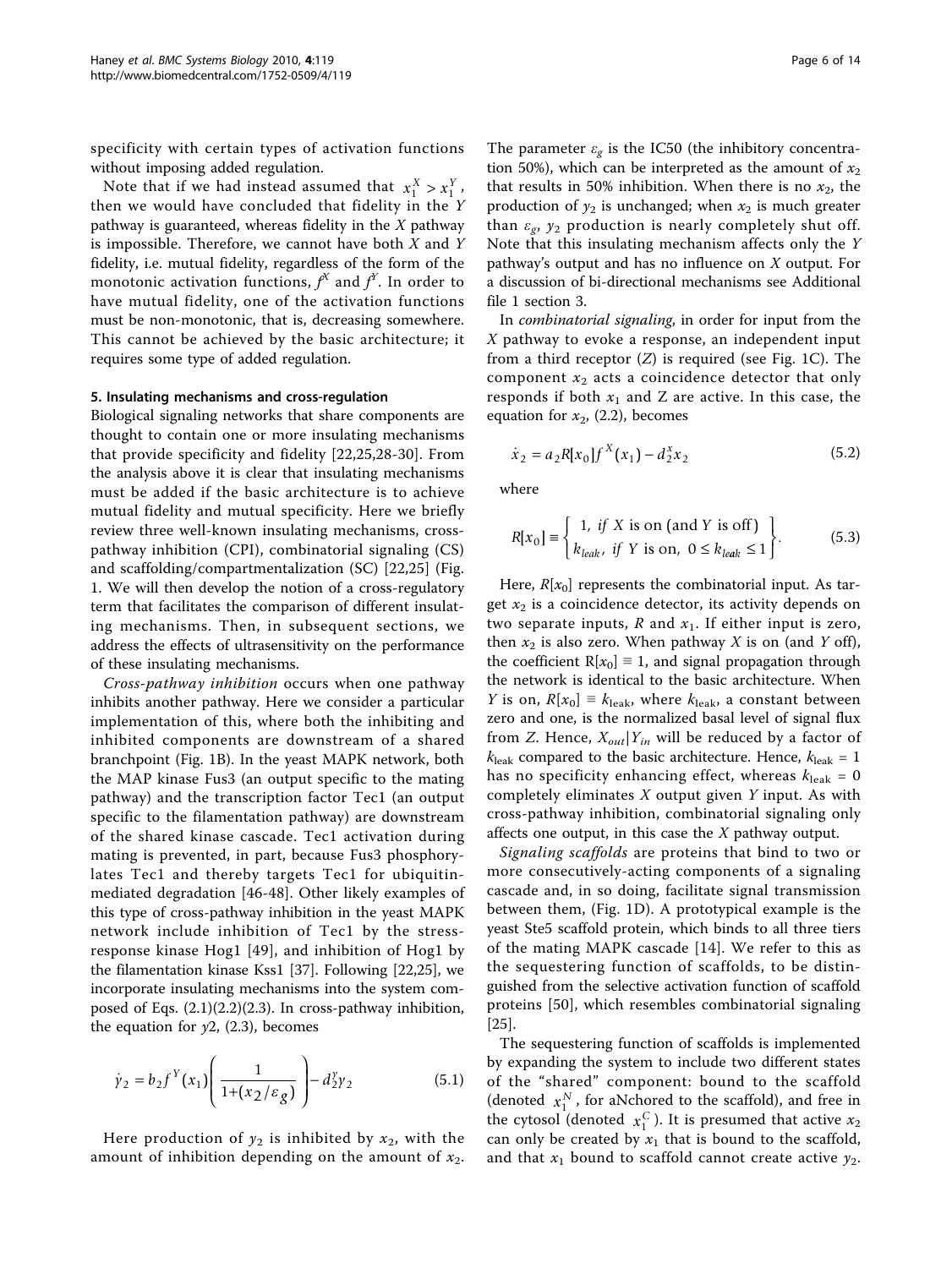That is, X pathway output is a function of  $x_1^N$  and the *Y* pathway output is a function of  $x_1^C$ , as shown below:

$$
\dot{x}_1^N = a_1 x_0 - D_{\text{out}} x_1^N + D_{\text{in}} x_1^C - d_1^x x_1^N \tag{5.4}
$$

$$
\dot{x}_1^C = b_1 \gamma_0 - D_{\text{in}} x_1^C + D_{\text{out}} x_1^N - d_1^{\gamma} x_1^C \tag{5.5}
$$

$$
\dot{x}_2 = f^X(x_1^N) - d_2^x x_2 \tag{5.6}
$$

$$
\dot{\gamma}_2 = f^Y(x_1^C) - d_2^y \gamma_2 \tag{5.7}
$$

The same set of equations can be used to describe the insulation mechanism of compartmentalization [[22](#page-13-0)]. In compartmentalization, the  $X$  pathway is presumed to reside in one cellular compartment (e.g. the nucleus) and the Y pathway to reside in another (e.g. the cytosol). Leaking between the pathways can occur because the shared component can move between these two compartments to some extent. For instance, some portion of the pool of  $x_1$ activated in the nucleus  $(x_1^N)$  may move into the cytosol (becoming  $x_1^C$ ), giving it the opportunity to inappropriately create  $y_2$ . Thus, we refer to the insulating mechanism modeled by Eqns (5.4)-(5.7) as scaffolding/compartmentalization (SC). SC works by creating two different states for the shared component. These states are allowed to freely transform between one another:

$$
X_1^N \xleftarrow{D_{\text{out}}} X_1^C
$$

SC becomes increasingly more effective as the exchange parameters  $D_{in}$ ,  $D_{out} \rightarrow 0$ . At this limit, the X and Y pathways have no crosstalk, and hence possess perfect (i.e. infinite) MFMS.

In the following sections we will compare the effect of each of the above insulating mechanisms on the signaling pathway's ability to achieve MFMS, both numerically and analytically. In many cases one can show that arbitrarily high degrees of MFMS can be achieved at steady state. In other words for any  $k$  there is a set of parameters so that MFMS >k. However the realization of increasingly high degrees of MFMS requires more and more extreme choices of parameters and increasing cross-regulation. Therefore we need to be able to quantify the degree of additional regulation attributable to the insulating mechanism. Thus, for each of the different insulating mechanisms defined above, we identified a key dimensionless parameter to quantify the degree of additional regulation. We call this the Cross Regulatory Term (CRT); it is defined as follows:

Cross-pathway inhibition (CPI):  $CRT \equiv \alpha / \varepsilon_g$ Combinatorial signaling  $(CS)$ :  $CRT \equiv 1 / k_{\text{leak}}$ Scaffolding/compartmentalization  $(\text{SC})$ : CRT  $\equiv d_1 / D$  $(5.8)$ 

where for SC we let  $D_{in} = D_{out} \equiv D$  and  $d_1^x = d_1^y \equiv d_1$ . Each of the CRTs were chosen intuitively as a set of parameters that quantifies the cross pathway regulation. For example with combinatorial signaling, the leak rate is clearly the parameter that quantifies the cross pathway regulation, as it is the only parameter that differentiates a CS network from the basic architecture. Both numerical (data not shown) and analytic results (see below) show that the CRTs as defined are in fact critical for determining specificity.

### 6. Ultrasensitivity can improve insulating mechanism performance

As we have seen, mutual fidelity at steady state is impossible without some kind of additional regulation. In this section we derive maximal values for MFMS for each of the insulating mechanisms, for networks with both linear and ultrasensitive activation. As stated above, in many cases one can show that arbitrarily high degrees of MFMS can be achieved at steady state. Here we derive bounds based on a fixed CRT. We also numerically evaluate the steady state values for each network at different levels of CRT to show that the bounds we derive are in fact sharp.

For linear activation, deriving expressions for each of the specificity indicators has been done previously [[25\]](#page-13-0). Here we shall re-formulate these in terms of the CRT.

For cross-pathway inhibition, mutual fidelity is not possible; in other words, Y fidelity implies that there is no X fidelity, and vice versa.

$$
F_X = \frac{x_1^X}{x_1^Y}, \quad F_Y = \frac{x_1^Y/x_1^X + (CRT)x_1^Y}{1 + (CRT)x_1^Y}
$$

Upon inspection  $F_Y > 1$  only when  $x_1^Y > x_1^X$ , which then makes  $F_X < 1$ . Therefore, regardless of the CRT,  $MFMS \leq 1$ .

In the case of combinatorial signaling, however, one can show that  $MFMS \leq \sqrt{CRT}$ . In this case

$$
MFMS = \min \left\{ \left( \frac{\alpha}{\beta} \right) , \left( \frac{\beta}{\alpha} \right) CRT, \left( \frac{x_1^X}{x_1^Y} \right) CRT, \left( \frac{x_1^Y}{x_1^X} \right) \right\}.
$$

The maximum of this expression over all of the parameters occurs when  $\alpha / \beta = x_1^Y / x_1^X = \sqrt{CRT}$ , and at this point  $MFMS = \sqrt{CRT}$ .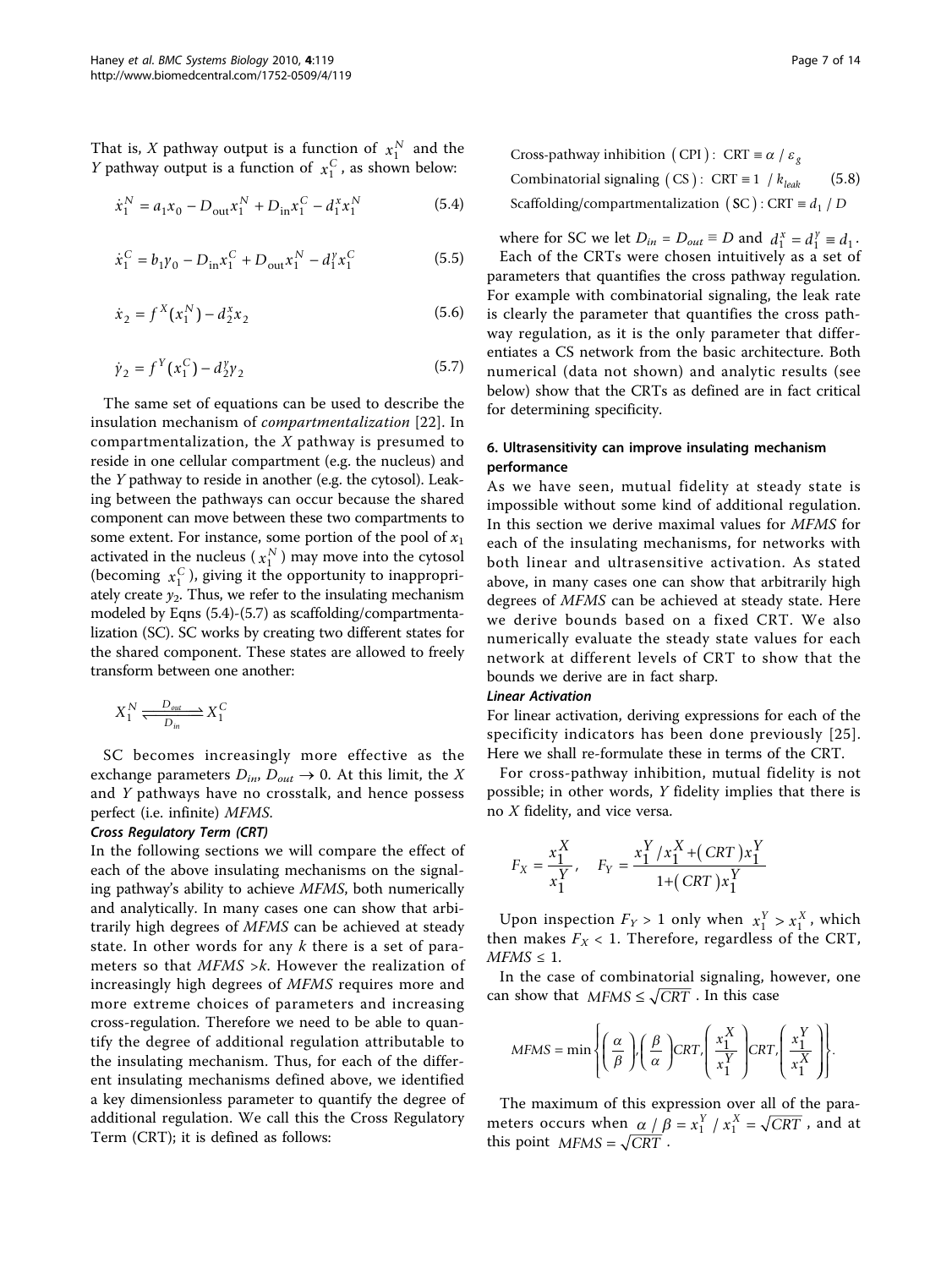<span id="page-7-0"></span>For scaffolding/compartmentalization (SC), the output specificity and input fidelity readily are calculated:

$$
S_X=\left(\frac{\alpha}{\beta}\right)\frac{x_1^N|X_{in}}{x_1^C|X_{in}},\quad S_Y=\left(\frac{\beta}{\alpha}\right)\frac{x_1^C|Y_{in}}{x_1^N|Y_{in}},\quad F_X=\frac{x_1^N|X_{in}}{x_1^N|Y_{in}},\quad F_Y=\frac{x_1^C|Y_{in}}{x_1^C|X_{in}}.
$$

Evaluating these expressions, we find:

$$
\frac{x_1^N | X_{in}}{x_1^C | X_{in}} = \frac{x_1^C | Y_{in}}{x_1^N | Y_{in}} = 1 + \frac{d_1}{D} = 1 + CRT,
$$
  

$$
\frac{x_1^N | X_{in}}{x_1^N | Y_{in}} = \frac{a_1 x_0}{b_1 \gamma_0} (1 + CRT), \quad \frac{x_1^C | Y_{in}}{x_1^C | X_{in}} = \frac{b_1 \gamma_0}{a_1 x_0} (1 + CRT)
$$

Hence we obtain  $MFMS \leq 1 + CRT$ .

These bounds, (Fig. 3 dashed lines), are sharp, or the most accurate upper bound, as is apparent from how they are derived. Below we show that the bounds derived for networks with ultrasensitive activation greatly supercede these values.

In the case of ultrasensitive activation for cross-pathway inhibition (CPI), we can obtain a simple bound on MFMS. Due to the fact that MFMS is the minimum of four quantities the maximum of MFMS is at most as big as the smallest of  $S_X$ ,  $S_Y$ ,  $F_X$  and  $F_Y$ . In the case of CPI it is easiest to bound MFMS by  $F<sub>Y</sub>$  (In the Additional file [1](#page-12-0) we show that this bound for MFMS is sharp: in that there is a choice of parameters so that the MFMS is arbitrarily close to it. See section 2 in the Additional file [1](#page-12-0) for derivation).

$$
F_Y = \frac{\mathbf{Y}|\mathbf{Y}}{\mathbf{Y}|\mathbf{X}} = \frac{f^Y\left(x_1^Y\right)\left(1+{\cal C}RT\cdot f^X(x_1^X)\right)}{f^Y\left(x_1^X\right)\left(1+{\cal C}RT\cdot f^X(x_1^X)\right)} < \left(1+{\cal C}RT\cdot f^X(x_1^X)\right) < 1+ {\cal C}RT\cdot f^X(x_1^X) < 1+ {\cal C}RT
$$

Therefore we can assert

$$
MFMS < 1 + CRT. \tag{6.1}
$$

Hence, in contrast to the case with weak-activation and cross-pathway inhibition, where mutual fidelity was impossible, when ultrasensitive, or even hyperbolic, activation is added to this architecture, MFMS > 1 can be obtained.

For combinatorial signaling (CS), the case is much simpler. Regardless of the parameter choice either  $x_1^X > x_1^Y$  and therefore  $f^Y(x_1^X) > f^Y(x_1^Y)$  and thus

$$
F_Y = \frac{f^Y(x_1^Y)}{f^Y(x_1^X)} < 1,
$$

or  $x_1^Y > x_1^X$  and therefore  $f^X(x_1^Y) > f^X(x_1^X)$  and thus

$$
F_X = \frac{f^X(x_1^X)}{f^X(x_1^Y)} \text{CRT} < \text{CRT}.
$$

Thus in any case we have,

$$
MFMS < CRT \tag{6.2}
$$

In both of these cases the degree to which ultrasensitivity helps is hidden. While the bounds for the hyperbolic( $n = m = 1$ ) and ultrasensitive case are the same, the speed at which they approach these bounds is much different. With high Hill exponents the constraints on the remaining parameters are much less stringent (see Additional file [1](#page-12-0) section 1b). Further high degrees of ultrasensitivity can drastically decrease one of the



combinatorial signaling (CS, **B**) and scaffolding/compartmentalization (SC, **C**) are graphed as a function of the cross-regulatory term (CRT). Networks with linear activation are graphed in dashed lines while networks with ultrasensitive (US) activation are graphed in solid lines. The bound for the network with ultrasensitive activation and SC is plotted using the formula (6.4) with  $a = 2$  and  $n = 2$ . More dramatic results occur with higher values of  $n$ .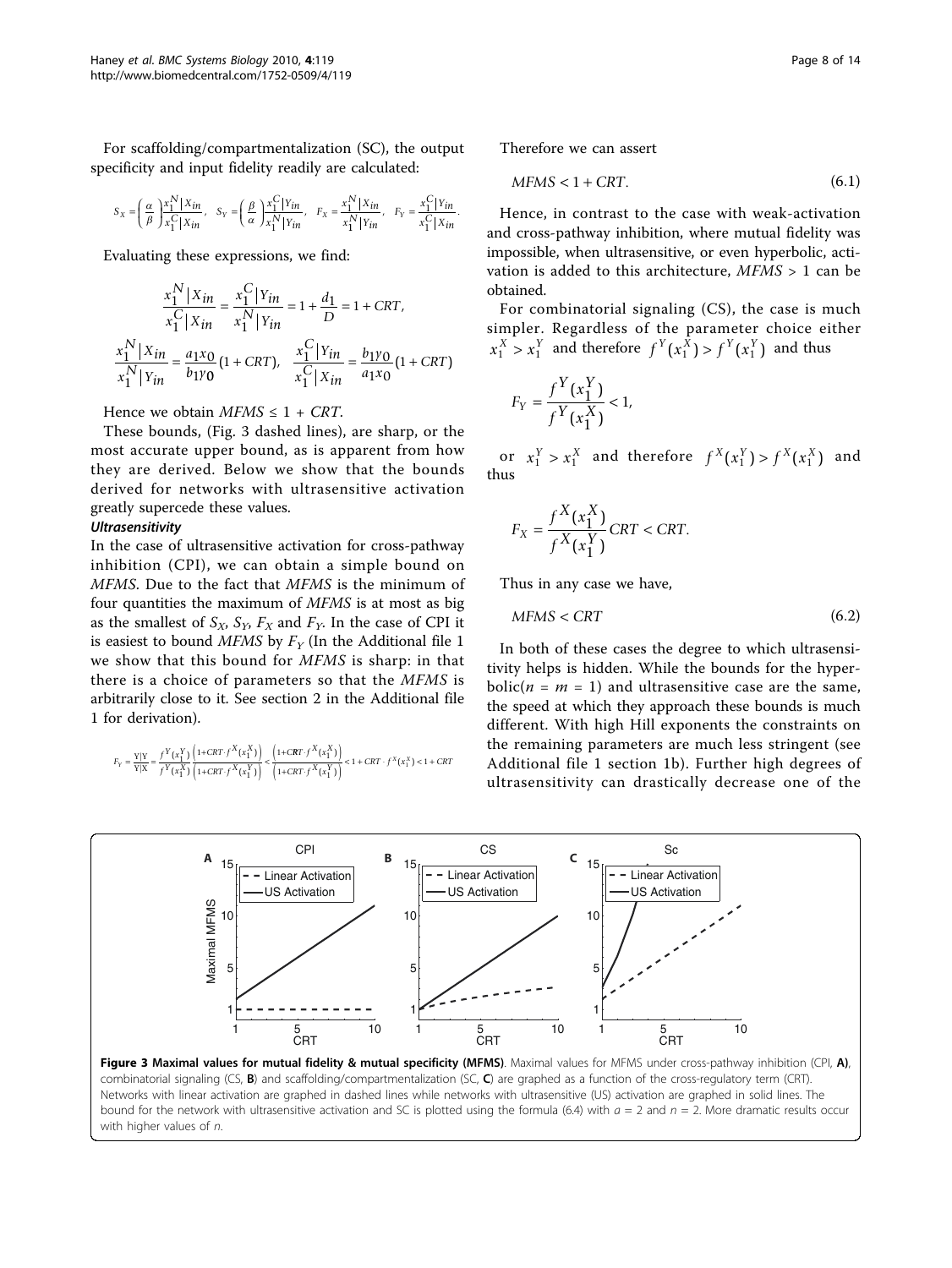crossterms  $X_{out}|Y_{in}$  or  $Y_{out}|X_{in}$ , see more on this in the next section.

For scaffolding/compartmentalization (SC), making a similar type of bound is less fruitful. Fortunately the exact formula for each of the specificity indicators can be derived straightforwardly. In the case of a symmetric parameter choice, where we let many of the parameters from the  $X$  pathway be the same as those in the  $Y$  pathway, i.e.

$$
a_1 = b_1 \equiv a, \quad \alpha = \beta, \quad n = m, \quad \varepsilon_X = \varepsilon_Y = 1, \tag{6.3}
$$

we obtain the bound

$$
MFMS = \frac{a^n (1 + CRT)^n + (1 + CRT)^n (2 + CRT)^n}{a^n (1 + CRT)^n + (2 + CRT)^n} \sim (1 + CRT)^n. \quad (6.4)
$$

In this case, unlike the cases of CPI or CS, the ultrasensitivity and CRT contributions to MFMS are intimately connected. This connection creates a superlinear increase in MFMS due to increasing CRT when ultrasensitivity is greater than one, in contrast with both CPI and CS where MFMS increases only linearly in CRT regardless of the degree of ultrasensitivity. This means that for networks with scaffolding/compartmentalization, even with a low value of the CRT, sufficient ultrasensitivity can serve to greatly increase MFMS, and visa versa. Note that in this symmetric case we have not derived a bound, the MFMS is in fact equal to this value. This is because the symmetric parameter choice greatly simplifies the situation by making  $S_X = S_Y = F_X$  $= F_Y = M F M S$ .

Numerical evaluation of the specificity indicators confirm the bounds derived for the networks with ultrasensitive activation are also sharp (data not shown). Further numerical simulation shows that, in the case in which only symmetric parameters are used, as in (6.3), both the maxima and distribution of MFMS values are similar; so the results derived in this case should be representative of the more general case.

The bounds are plotted in Fig. [3](#page-7-0) for comparison with those with linear activation. In each case the bounds with ultrasensitive activation clearly supercede those with linear activation. In particular, note the steep increase in MFMS due to the super-linear dependence on CRT in the case of scaffolding/compartmentalization.

To investigate the case where the degree of ultrasensitivity is the limiting factor on MFMS, we numerically evaluated the effect of independently increasing the  $n$ and  $m$  exponents, while holding the CRT constant and sufficiently high. For each of the insulating mechanisms, MFMS was calculated numerically over a large range of parameters and basic statistics were used. As shown in Fig. 4A and 4B, only n increases MFMS in the case of CPI and only  $m$  does this for CS, just as derived in the above bounds. In contrast, for scaffolding/compartmentalization, increasing either  $n$  or  $m$  increased MFMS. In

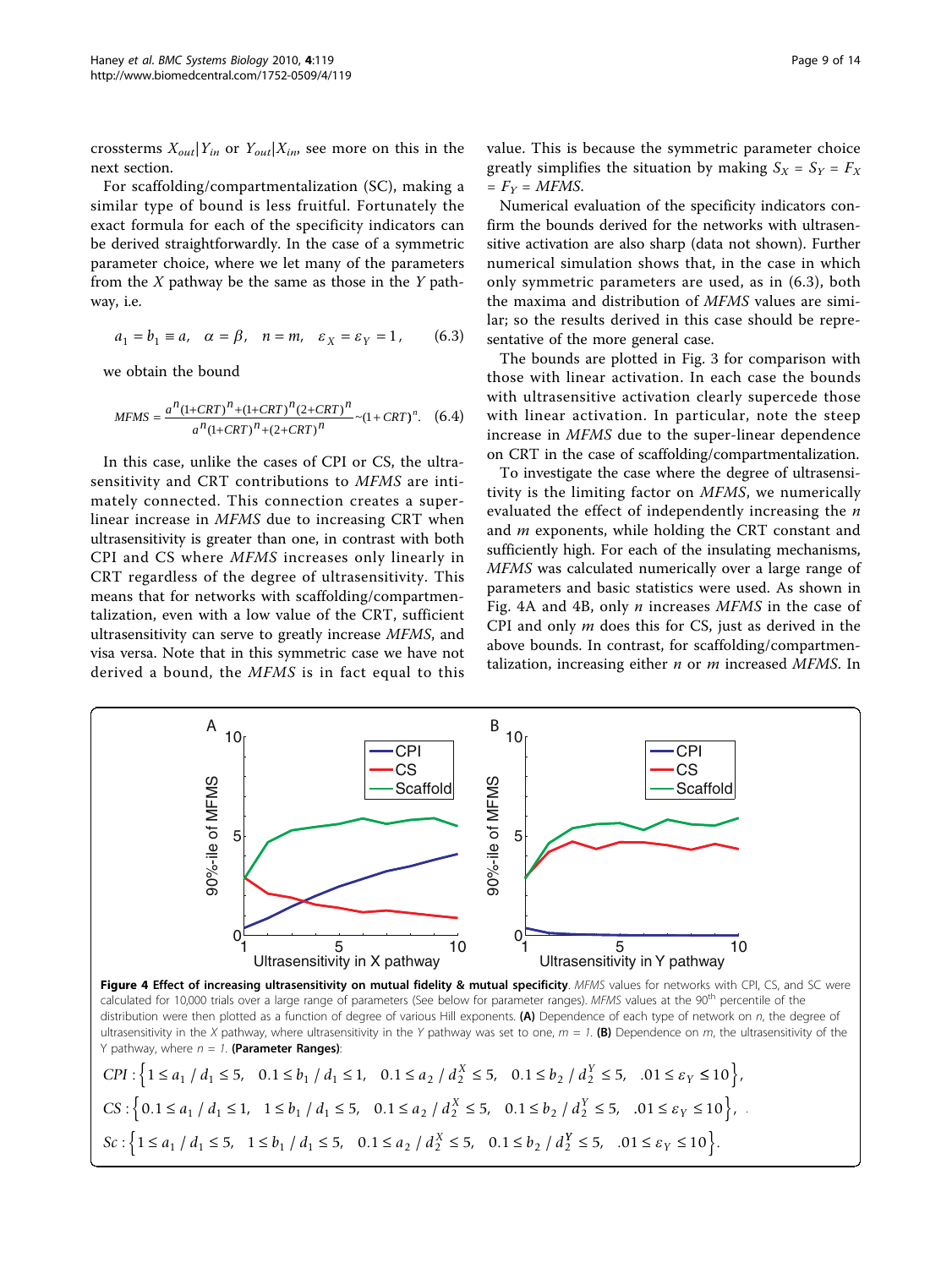the case where only one of the Hill exponents is large while the other is kept small the SC network does no better than CPI or CS (data not shown). This is due to the fact that MFMS is a minimum of the four specificity indicators, (1.2), and thus is constrained by the smallest one. However if both  $n$  and  $m$  are increased simultaneously, MFMS for scaffolding/compartmentalization increases rapidly.

In the case with scaffolding, high degrees of MFMS are achieved at relatively low levels of ultrasensitivity,  $n$ or *m*. For scaffolding with  $n = m = 10$ , MFMS is well over 100 (data not shown).

#### 7. Strategies to maximize MFMS using ultrasensitivity

In this section we wish to understand why increasing only one Hill exponent is beneficial for CPI and CS, whereas increasing both is beneficial for scaffolding/ compartmentalization as shown in section 6. To explain these observations we study how responsive the specificity and fidelity indicators are to changes in  $n$  and  $m$  by analyzing their partial derivatives.

If ultrasensitivity is helpful to MFMS, then increasing *n* and *m* should increase  $S_X$ ,  $S_Y$ ,  $F_X$  and  $F_Y$ . (See section 4 of Additional file [1](#page-12-0) for derivation. This same approach can be taken on the steady states of  $x_2$  and  $y_2$  directly with the same result we derive below). First observe the result in the case where there are no insulating mechanisms. Taking derivatives:

$$
\frac{\partial S_X}{\partial m} > 0 \Leftrightarrow x_1^X > \varepsilon_X \quad \frac{\partial S_Y}{\partial n} > 0 \Leftrightarrow x_1^Y < \varepsilon_X
$$
  

$$
\frac{\partial S_X}{\partial m} > 0 \Leftrightarrow x_1^X < \varepsilon_Y \quad \frac{\partial S_Y}{\partial m} > 0 \Leftrightarrow x_1^Y > \varepsilon_Y
$$
 (7.1)

Combining these conditions gives,

$$
x_1^X < \varepsilon_Y < x_1^Y < \varepsilon_X < x_1^X \tag{7.2}
$$

which is a necessary and sufficient condition for both *n* and *m* to have positive effects on both  $S_X$  and  $S_Y$ . When this technique is applied to the fidelity indicators we derive the same conditions. Clearly, not all these conditions can be satisfied simultaneously, since either  $x_1^X > x_1^Y$  or  $x_1^X > x_1^Y$ .

After the addition of insulating mechanisms the exact derivatives change slightly, but Eqn. (7.2) still holds for both cross-pathway inhibition (CPI) and combinatorial signaling (CS). In other words adding either of these insulating mechanisms, or both simultaneously (see Additional file [1](#page-12-0) section 3) will not change the fact that the equations in (7.1) cannot be simultaneously satisfied.

In CPI, both  $Y_{out}|X_{in}$  and  $Y_{out}|Y_{in}$  are decreased due to the inhibition by  $x_2$ , which will allow for  $S_X > 1$  and potentially  $F_Y > 1$ , but CPI does nothing to decrease the  $X_{out}|Y_{in}$  term. Thus in order to obtain fidelity in the  $\times$ pathway,  $F_X > 1$ , and hence MFMS > 1 it must be the case that:  $\varepsilon_y < x_1^y < \varepsilon_x < x_1^x$ . Under this parameter choice, increasing  $n$  has only favorable effects, but increasing  $m$  has mixed effects; it increases  $S_Y$  but decreases  $S_X$ . In the case of CS the relation is the opposite because CS only effects the  $X_{out}|Y_{in}$  term and has no effect on the others. So the parameters must satisfy the relations:  $\varepsilon_x < x_1^x < \varepsilon_y < x_1^y$ . Again if this were not the case we would not attain  $MFMS > 1$ , this time because  $F_Y < 1$ . The consequence of this parameter choice, however, is that increasing *n* decreases  $S_Y$ . In both cases the significance of not satisfying one of the above conditions is that increasing  $m$ , in the case of CPI, or  $n$ , in the case of CS, has detrimental effects on one of the specificity indicators, or increases one of the cross-terms  $X_{out}|Y_{in}$  or  $Y_{out}|X_{in}$ . The consequence of equation (7.2) is that networks with either CPI or CS can only utilize ultrasensitivity to decrease one of the crosstalk terms,  $X_{out}|Y_{in}$  or  $Y_{out}|X_{in}$ , at a time where the other cross-term must be kept small via cross-regulation. These beneficial effects of ultrasensitivity, however, greatly exceed those in linear or hyperbolic pathways or even those due to cross-regulation. The cross-terms that ultrasensitivity is able to decrease show polynomial decrease (and hence polynomial increase in corresponding specificity indicators) whereas the cross-terms that cross-regulation decrease, in the cases of CS and CPI, show only linear decrease (leading to a linear increase in corresponding specificity indicators). Thus due to the fact that MFMS is a minimum of the four specificity indicators (1.1), the bounds for CPI and CS show only linear increase with CRT.

In marked contrast to the above, scaffolding/compartmentalization allows for all four equations to be simultaneously satisfied. SC creates two distinct species of the shared component and therefore the derivatives with respect to Hill Exponents change to:

$$
\frac{\partial S_X}{\partial n} > 0 \Leftrightarrow x_1^N \mid X_{in} > \varepsilon_X \quad \frac{\partial S_Y}{\partial n} > 0 \Leftrightarrow x_1^N \mid Y_{in} < \varepsilon_X
$$
\n
$$
\frac{\partial S_X}{\partial m} > 0 \Leftrightarrow x_1^C \mid X_{in} < \varepsilon_Y \quad \frac{\partial S_Y}{\partial m} > 0 \Leftrightarrow x_1^C \mid Y_{in} > \varepsilon_Y
$$
\n(7.3)

Combining these new equations gives:

$$
x_1^N | Y_{in} < \varepsilon_X < x_1^N | X_{in}, \quad x_1^C | X_{in} < \varepsilon_Y < x_1^C | Y_{in}. \tag{7.4}
$$

This allows for the possibility of both  $n$  and  $m$  to increase MFMS. Therefore with scaffolding/compartmentalization, ultrasensitivity in both the  $X$  and  $Y$  pathways can simultaneously increase specificity.

Why does SC do so much better? Recall the issue in achieving mutual fidelity: if  $X_{out}$  and  $Y_{out}$  are activated in a monotone way mutual fidelity is impossible.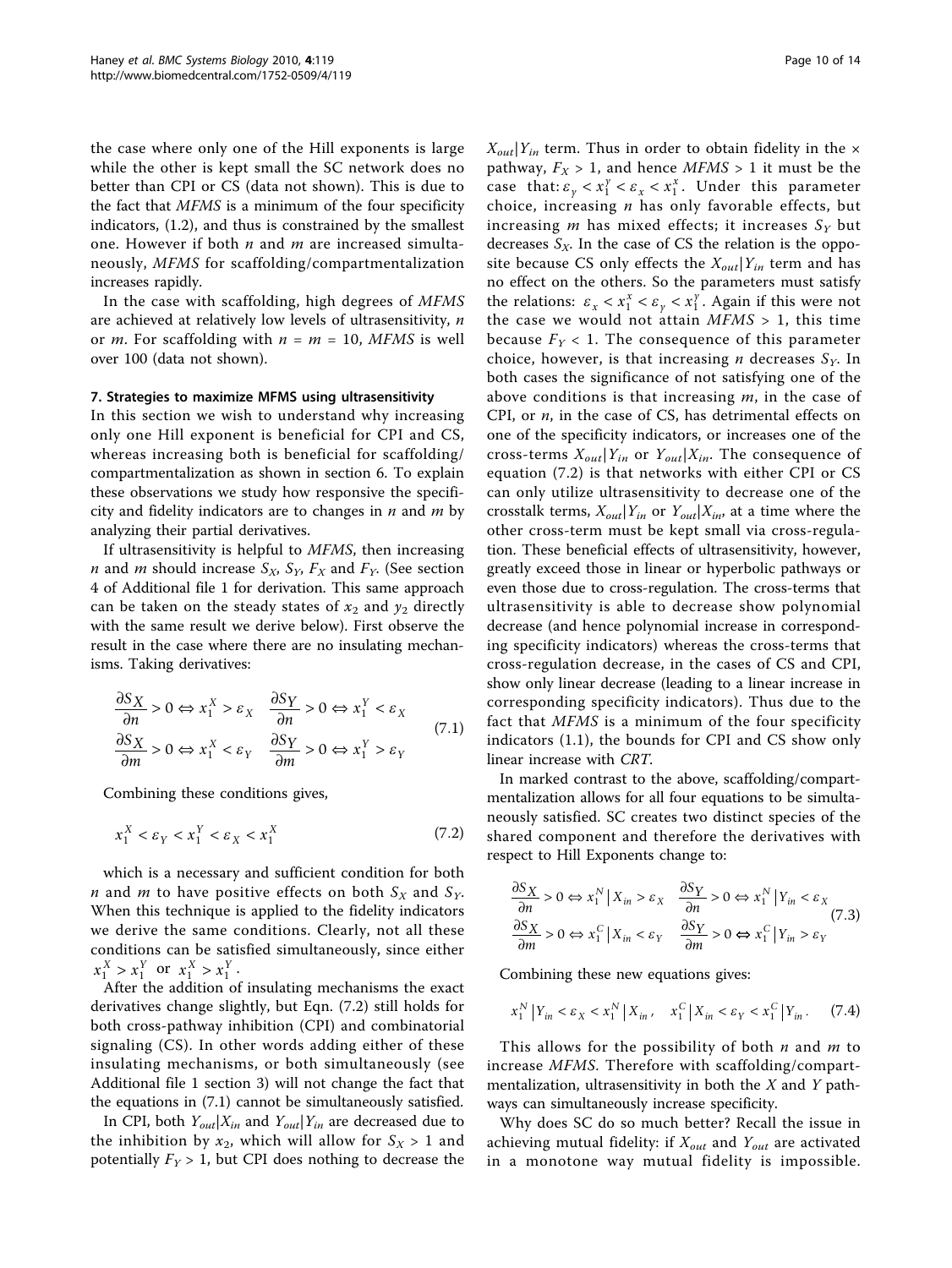Embellishing the system with insulation mechanisms is a way around this problem and hence insulation mechanisms are responsible for achieving MFMS. However in every case but SC, the problem remains that one of the  $x_1$  steady states must be lower than the other. For this reason there is no way to set the parameters so that increasing the ultrasensitivity simultaneously increases pathway specific variables,  $X_{out}|X_{in}$  and  $Y_{out}|Y_{in}$ , while decreasing the crosstalk terms,  $X_{out}|Y_{in}$  and  $Y_{out}|X_{in}$ . In SC, because the X pathway is only activated by  $x_1^N$  and the Y pathway is only activated by  $x_1^C$  one can set the threshold for  $x_1^N$  input such that it is above the steady state level when given Y input but below the steady state level when given X input, and visa versa for the  $x_1^C$  threshold. The consequences of this are that in this case ultrasensitivity can simultaneously decrease both cross-terms which allows for a polynomial decrease in both terms and thus a polynomial increase in MFMS as a whole, as seen in Figure [3C](#page-7-0) and equation (6.4). For example for  $n = 2$  SC achieves MFMS at a level an order of magnitude higher than either CPI or CS.

#### 8. Normalization

Specificity in cell signaling pathways is often easy to observe. For instance, yeast cells mate when exposed to mating pheromone and form filaments when starved for nutrients. However this is an observation of whole cell behavior that either happens or not. Quantifying specificity is a more difficult task. Typically one measures the level of pathway specific outputs.

Specificity is defined here as a ratio of two different variables,  $X$  and  $Y$ , which represent the output of the  $X$ and Y pathways, respectively. When measuring this output from a real cell a common thing to measure would be a concentration of an activated kinase or the transcript of a pathway-specific gene; let us call this concentration of gene X. However when comparing this to the output from another pathway, one would be dividing concentration of gene  $X$  by the concentration of gene (or kinase)  $Y$ . But the concentration at which gene  $X$ triggers a physiological endpoint, like mating, may be very different, potentially by orders of magnitude, than the concentration at which gene Y triggers a different output.

To address this issue the two output variables must be normalized somehow so that the construct  $X_{out}|X_{in}$ is not given in units of concentration of a pathway-specific gene, but given in a unit-less percent of a characteristic concentration for this gene. Two reasonable choices for a characteristic concentration would be the basal level of activation of the gene under no input, or the maximal or steady state level of activation of the gene under its own input. Each choice of a characteristic level should be specific to the system being studied,

and hence in the analysis above we assume that such a choice has already been made and the variables are fittingly normalized.

The choice of normalization can have mathematical consequences that lead to a reinterpretation of data. For this reason we discuss the consequences of normalizing by the steady state levels of activation (for a discussion of normalization using basal levels see [\[25\]](#page-13-0)).

To do this we use as a characteristic value the steady state value of  $X_{out}|X_{in}$  for the X pathway and  $Y_{out}|Y_{in}$ for the Y pathway and we define new normalized variables, denoted  $\hat{X}_{out} | X_{in}$ 

$$
\hat{X}_{out} | X_{in} = \frac{X_{out} | X_{in}}{X_{out} | X_{in}} = 1 \quad \hat{X}_{out} | Y_{in} = \frac{X_{out} | Y_{in}}{X_{out} | X_{in}}
$$
\n
$$
\hat{Y}_{out} | X_{in} = \frac{Y_{out} | X_{in}}{Y_{out} | Y_{in}} \qquad \hat{Y}_{out} | Y_{in} = \frac{Y_{out} | Y_{in}}{Y_{out} | Y_{in}} = 1
$$

With these new definitions of normalized variables we calculate the output specificity

$$
\hat{S}_X = \frac{\hat{X}_{out}|X_{in}}{\hat{Y}_{out}|X_{in}} = \frac{X_{out}|X_{in}}{X_{out}|X_{in}} \cdot \frac{Y_{out}|Y_{in}}{Y_{out}|X_{in}} = \frac{Y_{out}|Y_{in}}{Y_{out}|X_{in}} = \hat{F}_Y
$$

and

$$
\hat{S}_Y = \frac{\hat{Y}_{out}|Y_{in}}{\hat{X}_{out}|Y_{in}} = \frac{Y_{out}|Y_{in}}{Y_{out}|Y_{in}} \cdot \frac{X_{out}|X_{in}}{X_{out}|Y_{in}} = \frac{X_{out}|X_{in}}{X_{out}|Y_{in}} = \hat{F}_X.
$$

So in this case input fidelity in the X pathway is the same as output specificity in the Y pathway and visa versa. Further the idea of mutual specificity and mutual fidelity are one in the same.

How does this reduction effect the conclusions above? First, clearly mutual specificity is no longer possible without cross regulation, since mutual specificity and fidelity are now equated. The reason that this was possible before and is no longer possible is that attaining MS without cross regulation requires the maximal output of one of the pathways to become large, however with the new normalized species this is impossible as they are both bounded by one.

Secondly the bounds that we derived on MFMS, or more simply specificity in this case, still hold. In each case the degree of MFMS was limited by fidelity, see above. Recall that with no cross regulation mutual specificity of any degree is possible (see section 3) and in fact in this case it is possible to simultaneously maximize  $S_X$ ,  $S_Y$  and  $F_X$  but not  $F_Y$  (see section 1a of the Additional file [1\)](#page-12-0). Hence the reduction of the problem of achieving MFMS to achieving MF does not make the problem easier.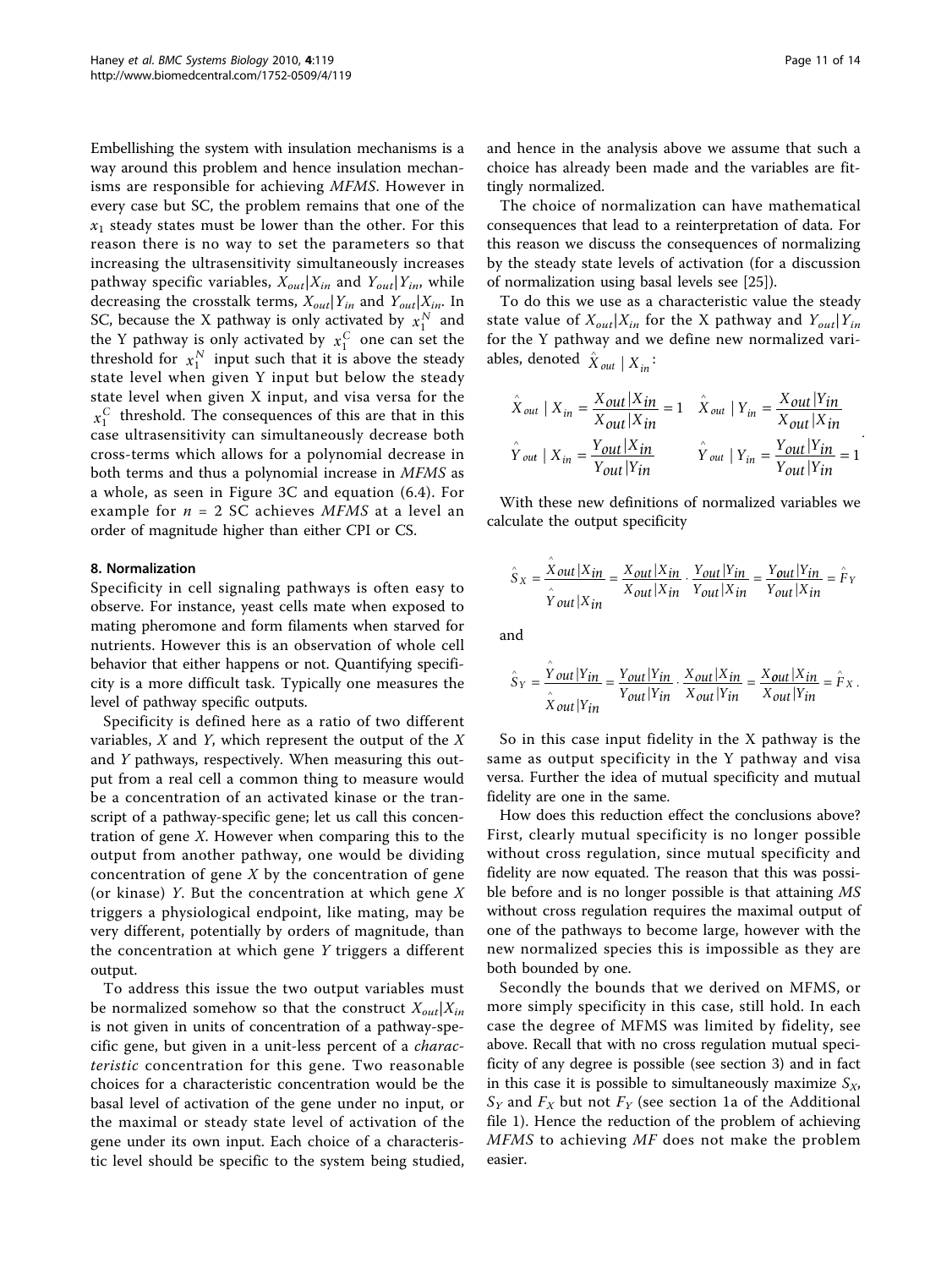With a normalization such as this we get a great reduction in the equations to consider. Further the normalized construct makes some intuitive sense. The outputs are given in terms of percent of the activation that occurs when the appropriate input is given. So why not always express the outputs this way? The terms used to normalize the outputs,  $X_{out}|Y_{in}$  and  $Y_{out}|Y_{in}$ , are dependent on the input strength. So for a small input the variables are normalized to a smaller number (making them larger) whereas if a large input is used it is the opposite case. Also the input strength of each pathway can be independently varied. So it is possible to choose a strong input for the  $\times$  pathway and a weak input for the Y pathway or visa versa. These choices could then alter the values of specificity in the system. Again the units of the input to each system is potentially different and hence comparing them is inappropriate. So we are again faced with the problem of normalizing the input based on some characteristic value.

The simple explanation to these issues is that the problem of normalization can be complicated and should be considered on a case-by-case basis. Here we assume that this has been done and all of the variables are unitless.

### Conclusion

Cell signaling is integral to numerous fundamental biological processes including development, mating, multicellularity, learning and memory, and many others. In addition, defects in cell-cell communication and signal transduction are central to the pathogenesis of many human diseases, such as cancer and diabetes. A quantitative understanding of the properties of cell signaling is of critical importance both for greater basic understanding and for the development of new clinical paradigms. A major obstacle to this goal, however, is the challenge of understanding the design logic underlying the complicated, interconnected networks in which most signaling pathways are embedded.

Here we have focused on mechanisms that provide specificity to interconnected networks containing distinct pathways that share components. We combined a framework for the analysis of specificity in cell signaling with simple mathematical models of interconnected networks. Using this approach, we examined how the stimulus-response properties of signaling pathways may influence their specificity. We compared weakly-activated pathways with hyperbolic or ultrasensitive pathways, asking if they could provide or enhance specificity, either alone or when combined with certain insulating mechanisms. We found that ultrasensitivity could not provide specificity on its own, but could enhance the performance of certain insulating mechanisms.

### Ultrasensitivity can confer output specificity but not input fidelity

To measure specificity we focused on two metrics, mutual output specificity (MS), where both pathways preferentially activate their own outputs, and *mutual* input fidelity (MF), where both pathways preferentially respond to their own inputs. Examining the network denoted the "basic architecture", a generic, idealized network containing two pathways that share a component, we found that mutual fidelity is impossible at steadystate. Previously we showed that weakly-activated pathways can endow this architecture with neither mutual specificity nor mutual fidelity [[22,25](#page-13-0)]. Here, we significantly extended this finding by showing that, while both hyperbolic and ultrasensitive pathways can provide mutual specificity, neither can provide mutual fidelity. In fact, our analysis applies not only to hyperbolic and ultrasensitive pathways, but also to any monotonic stimulus-response (input-output) relationship, for reasons discussed below.

Why is input fidelity more difficult to obtain than output specificity? Consider the input-output functions for the X and Y pathways. When both input-output functions are straight lines (as they are when both pathways are weakly activated), they cannot cross; that is, they intersect at the origin but nowhere else. Therefore, it is impossible to choose a pair of input levels so that  $X$  output is greater than Y at the lower level of input, and Y output is greater than  $X$  at the higher level of input (or visa versa). In other words, mutual specificity is impossible. The input-output functions corresponding to hyperbolic and ultrasensitive pathways are curves, not straight lines. Hence, one can pick parameters such that these curves will cross at some point, and thence it will be possible to pick a pair of input levels on either side of the intersection point that will provide mutual specificity. Mutual fidelity, in contrast, can only be obtained if one of the input-output curves reaches a maximum and then bends back down (see Fig. [2](#page-2-0)); that is, this curve must be non-monotonic. Non-monotonic behavior in stimulus-response curves generally cannot be achieved by cascades of enzymes that exhibit standard kinetics (even if there is cooperativity or multisite phosphorylation); instead, some sort of negative feedback loop or cross-inhibition will be needed [[51\]](#page-13-0). In this sense, then, mutual input fidelity is more difficult to achieve, and also, perhaps, more difficult to evolve.

Another implication of this result is that, for interconnected networks to exhibit input fidelity (wherein pathways respond preferentially to authentic inputs), the basic network architecture must be embellished with an insulating mechanism(s). This insulating mechanism may work, for instance, by transforming one the stimulus-response curves into a non-monotonic function (e.g.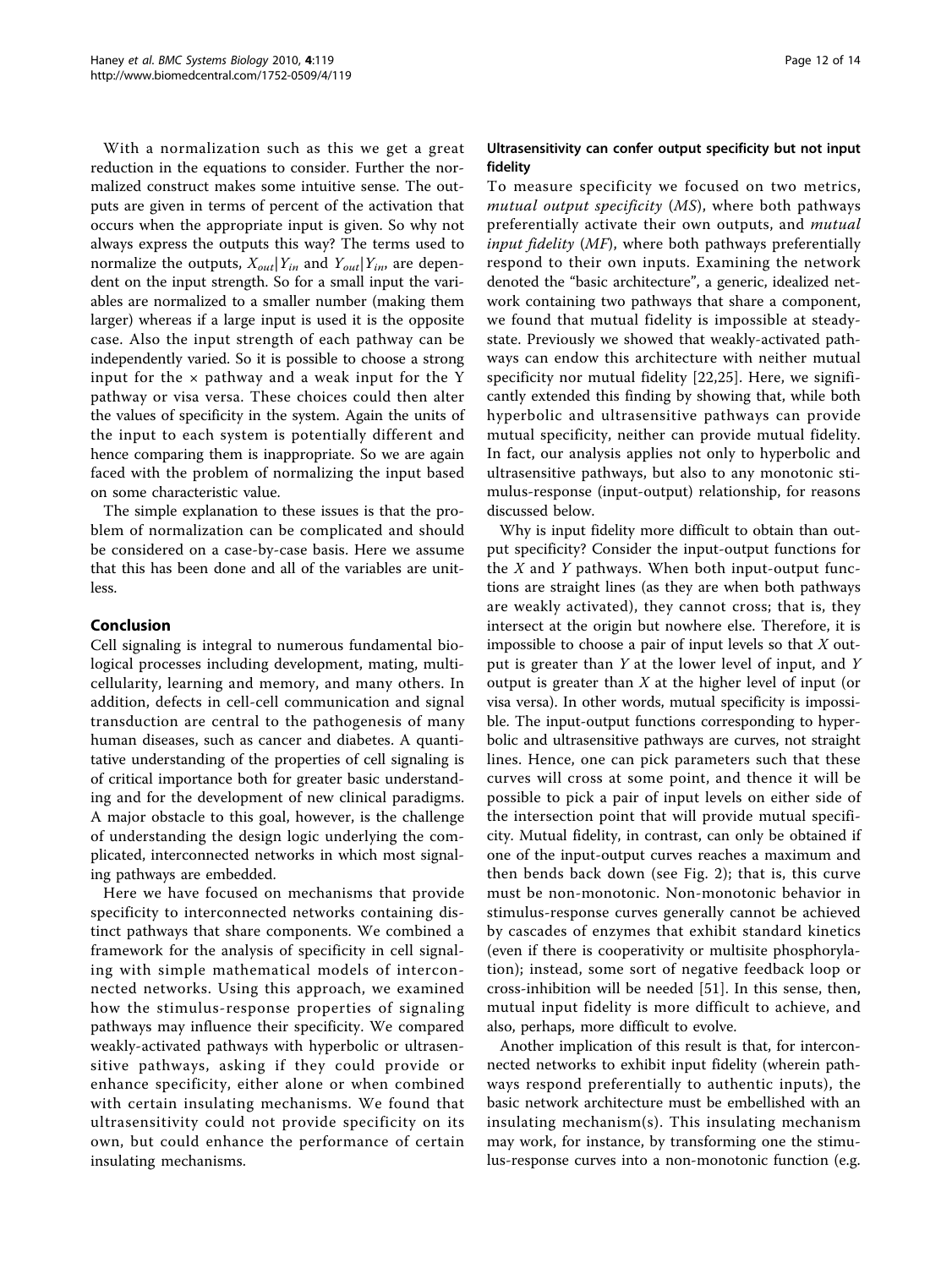<span id="page-12-0"></span>cross-pathway inhibition), or it may act by splitting the stimulus (e.g. scaffolding/compartmentalization) or by splitting a single response curve into two (e.g. combinatorial signaling). Regardless, we should expect insulating mechanisms to be found wherever pathways share components yet exhibit specificity from signal to cellular response.

#### Ultrasensitivity dramatically improves the performance of insulating mechanisms

Although ultrasensitivity cannot provide mutual fidelity to the basic architecture by itself, it can significantly improve the performance of several different insulating mechanisms. To facilitate comparison, we defined a term denoted the Cross Regulatory Term (CRT) for each of the different insulating mechanisms. In every case this was a non-dimensional term that characterized the "strength" of the insulating mechanism. This allowed us to quantify the degree to which mutual specificity and mutual fidelity (MFMS) increased as a result of increases in the CRT. We found that, as the CRT was increased, there was a much sharper increase in MFMS in those networks featuring ultrasensitive activation than in those with linear (i.e. weak) or hyperbolic activation.

All the networks that we examined displayed sharper increases in MFMS with ultrasensitive activation than with linear or hyperbolic activation. However, for the networks that utilized combinatorial signaling or crosspathway inhibition, it was not possible to utilize ultrasensitivity simultaneously in both pathways to the benefit of specificity. In other words, increasing the ultrasensitivity in one of the pathways was detrimental. In contrast, networks that combined scaffolding/compartmentalization with ultrasensitive activation could achieve very high levels of MFMS even at low levels of cross regulation, and ultrasensitivity in both pathways was beneficial.

To summarize, the hierarchy we have found is as follows: First, in the absence of an insulating mechanism and in the presence of linear activation, neither mutual specificity nor mutual fidelity is possible. Second, the addition of ultrasensitive activation allows for mutual specificity; in fact, with a careful selection of parameters,  $S_X$ ,  $S_Y$  and  $F_X$  can become unbounded. However, mutual fidelity still cannot be achieved. Third, the addition of cross-pathway inhibition or combinatorial signaling to an ultrasensitive system can achieve mutual fidelity, but with a linear dependence on the amount of cross-regulation. Finally, ultrasensitive systems utilizing scaffolding/ compartmentalization can realize a super-linear increase in mutual specificity and mutual fidelity as the extent of cross-regulation is increased.

#### Constraints and opportunities

During evolution, as new signaling pathways emerged from the duplication and divergence of pre-exiting parts, the issue of specificity must have been paramount. Why component sharing is a widespread feature of cellular regulatory networks is a mystery. One possibility is that some low level of crosstalk between pathways is beneficial, but too much is bad; this would explain the existence of both crosstalk and insulating mechanisms. Another possibility is that duplication of part of a pathway, followed by the imposition of an insulating mechanism, is an easier evolutionary path to take than duplication of an entire pathway. Regardless, it seems possible that some of the constraints (e.g. input fidelity is hard to achieve) and opportunities (e.g. ultrasensitivity can help the performance of insulating mechanisms) identified here may have influenced the evolution of signal transduction networks.

#### **Methods**

See Additional file 1.

#### Additional material

[Additional file 1: S](http://www.biomedcentral.com/content/supplementary/1752-0509-4-119-S1.PDF)upplementary Materials - Ultrasensitive Reponses and Specificity in Cell Signaling. Derivation for equations and supplementary figures.

#### Acknowledgements

This work was supported by a National Institutes of Health/National Science Foundation joint initiative on Mathematical Biology through National Institute of General Medical Sciences grant GM75309 (L.B., Q.N.); by NIGMS Center grant GM76516 (L.B., Q.N.); and by NIGMS research grants GM60366, GM84332 and GM86883 (L.B.); and NSF grant DMS 0917492 (Q.N.). The authors would also like to thank an anonymous reviewer for a comment that lead to the inclusion of the section on normalization.

#### Author details

<sup>1</sup>Department of Mathematics, University of California at Irvine, Irvine, CA 92697, USA. <sup>2</sup>Department of Developmental and Cell Biology, University of California at Irvine, Irvine, CA 92697, USA. <sup>3</sup>Center for Complex Biological Systems, University of California at Irvine, Irvine, CA 92697, USA. <sup>4</sup>Center for Mathematical and Computational Biology, University of California at Irvine, Irvine, CA 92697, USA.

#### Authors' contributions

SH carried out model development, simulation, analysis, and wrote the manuscript. LB and QN helped with model formulation and analysis and cowrote the manuscript. All authors read and approved the final manuscript.

#### Received: 11 February 2010 Accepted: 25 August 2010 Published: 25 August 2010

#### References

- 1. Weng G, Bhalla US, Iyengar R: [Complexity in biological signaling systems.](http://www.ncbi.nlm.nih.gov/pubmed/10102825?dopt=Abstract) Science 1999, 284:92-96.
- 2. Schwartz MA, Baron V: [Interactions between mitogenic stimuli, or, a](http://www.ncbi.nlm.nih.gov/pubmed/10209147?dopt=Abstract) [thousand and one connections.](http://www.ncbi.nlm.nih.gov/pubmed/10209147?dopt=Abstract) Curr Opin Cell Biol 1999, 11:197-202.